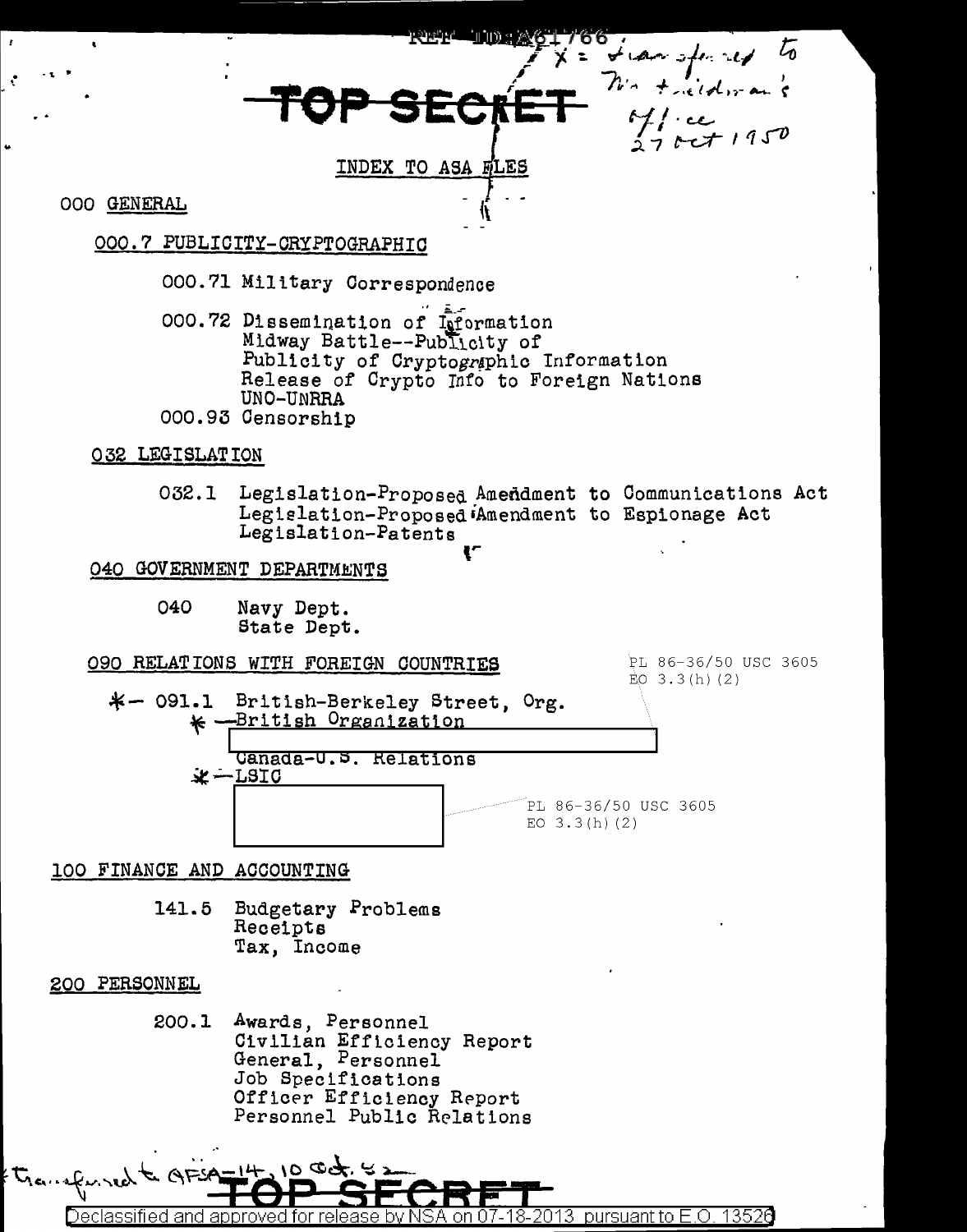REF ID:A61766

## **TECRET**

201 Brown, Howard Buka, Ruth Callimahos, Lambros D.  $\not\sim$  Friedman, William F. Hurt, John *B.*  Kent, Tyler (Am. Embassy, London) Lane, Mary C MacIntyre, Duncan M Maj.<br>McCracken, Capt. G.E. ~cGrail, John A. Miller, Thomas O'Brien, Ora Lee Pettengill, R W. Rhoads, Mark Stevens, Major Geoffrey Wallace, Cadet Capt. J.M.

219.2 Indians

#### 300 ADMINISTRATION

- 300.3 Army Regulations
- 300.5 Bulletins, ASA Staff Information
- 300. 6 Memoranda, ASA
- Operating instructions
- 300.7 Emergency Location for ASA
- 300.8 Administrative Matters, Miscellaneous Miscellaneous Memoranda
- 300.9 Planning
- 310.l Liaison, General
- 311.3 ASA, Tour of
- 311.4 Records Administration
- 311.6 Research Lab. Div., Notices of meetings
- 311.7 Poltcies
- 311.5 CRYPT DATA

Authenticator Device Bourbon Non-Morse ? ~-British, Collaboration with on Crypto. Res & Dev. Captured Equipment, Disposition of Channel-Elimination Strips System Ciphony Classification of Foreign Cryptographic & Domestic Cryptanalytic Devices Code with Cipher Tables, Ml-12 Code Word "Cream", Use of

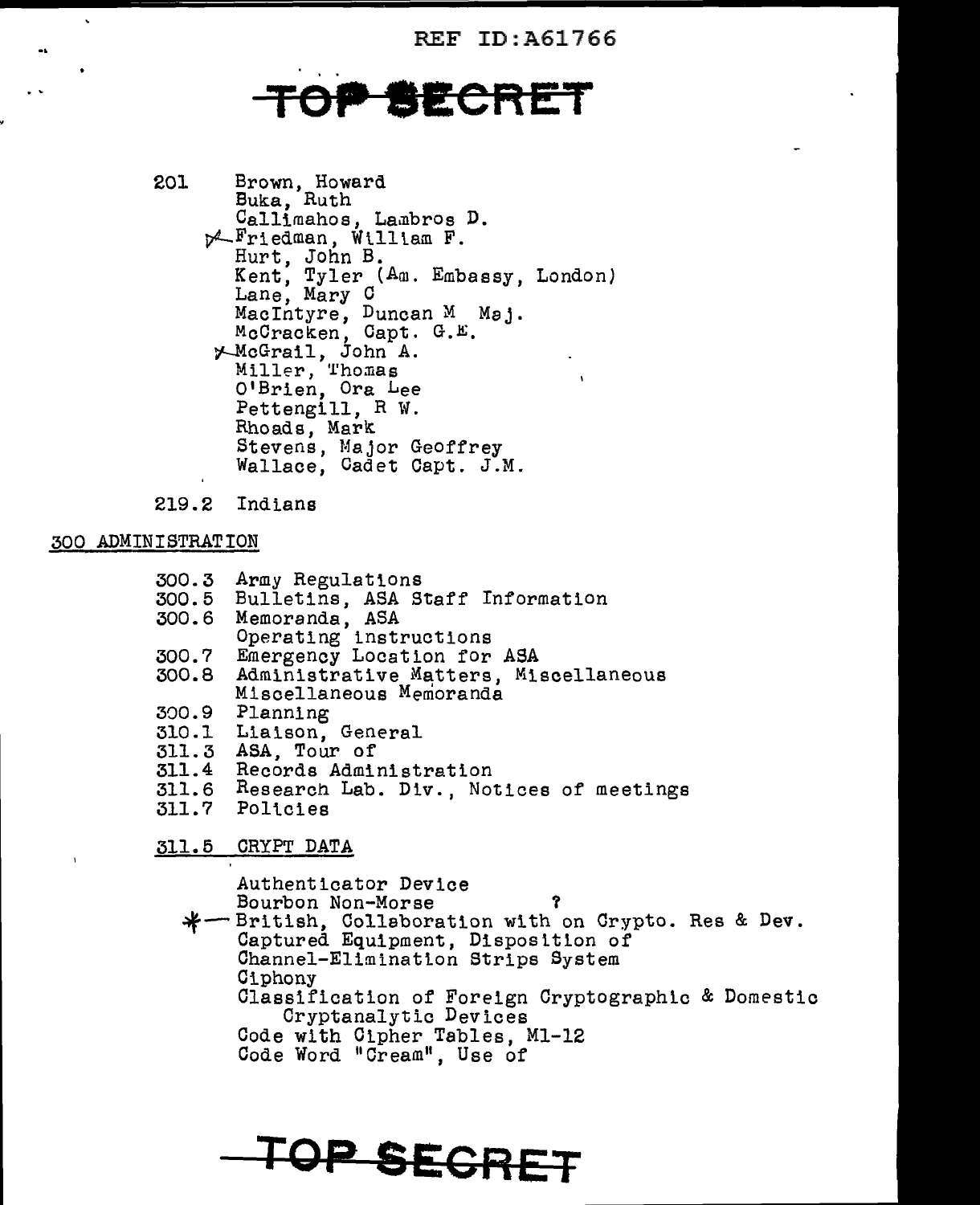REF ID:A61766

# **TGEORET**

Coleridge Problem Combined Cipher Machine (CCM} Continuity, Cryptanalytic Cryptographic Data Sheets Cryptographic Plan-SIGIRA Cryptographic Principles Crypto-Lingulstics **Dee, John - Cipher of**  $\neq$  **PL 86-36/50 USC 36**<br>**Diplomatic Coverage**  $\neq$   $\neq$   $\geq$   $\geq$   $\geq$  3.3(h)(2) Diplomatic Coverage Document Conversion ECM Equipment Enigma Machine F Branch Projects (old, see R&D Projects)<br>General, Cryptologic Global Telecommunication Study Green Machine Hagel in High-Speed Machinery for B-II Problems Holocryptic System Intelligence Communication, Evaluation of Intelligence, Low-Level Intelligence Obtained from Cryptanalysis, Examples of<br>Leader Project (filed under Project) Lectures( filed in 4th drawer of File #1184) List of References M-94 M-131 M-138 M-209 M-228 M-294 M-325 Master-Encrypted Transmission System (MET)<br>Mechanical Aids in Cryptanalysis Mechanizations of Cipher Solutions (Maj. Stevens) Military Teletypewriter Systems during World War II **Faraphrasing** Pluggable Rotor-STGHEK Priorities Schedule Project C-43 Project, LEADER Project X-61753 Project X-68003, (E)<br>Project X-68009<br>Purple System<br>RAM Random-Number Tape<br>Research and <sup>D</sup>evelopment Research & Development Laboratory, Vint Hill Research & Development Projects<br>ROCKEX ROCKEX **TOP SEGRET** 

- we me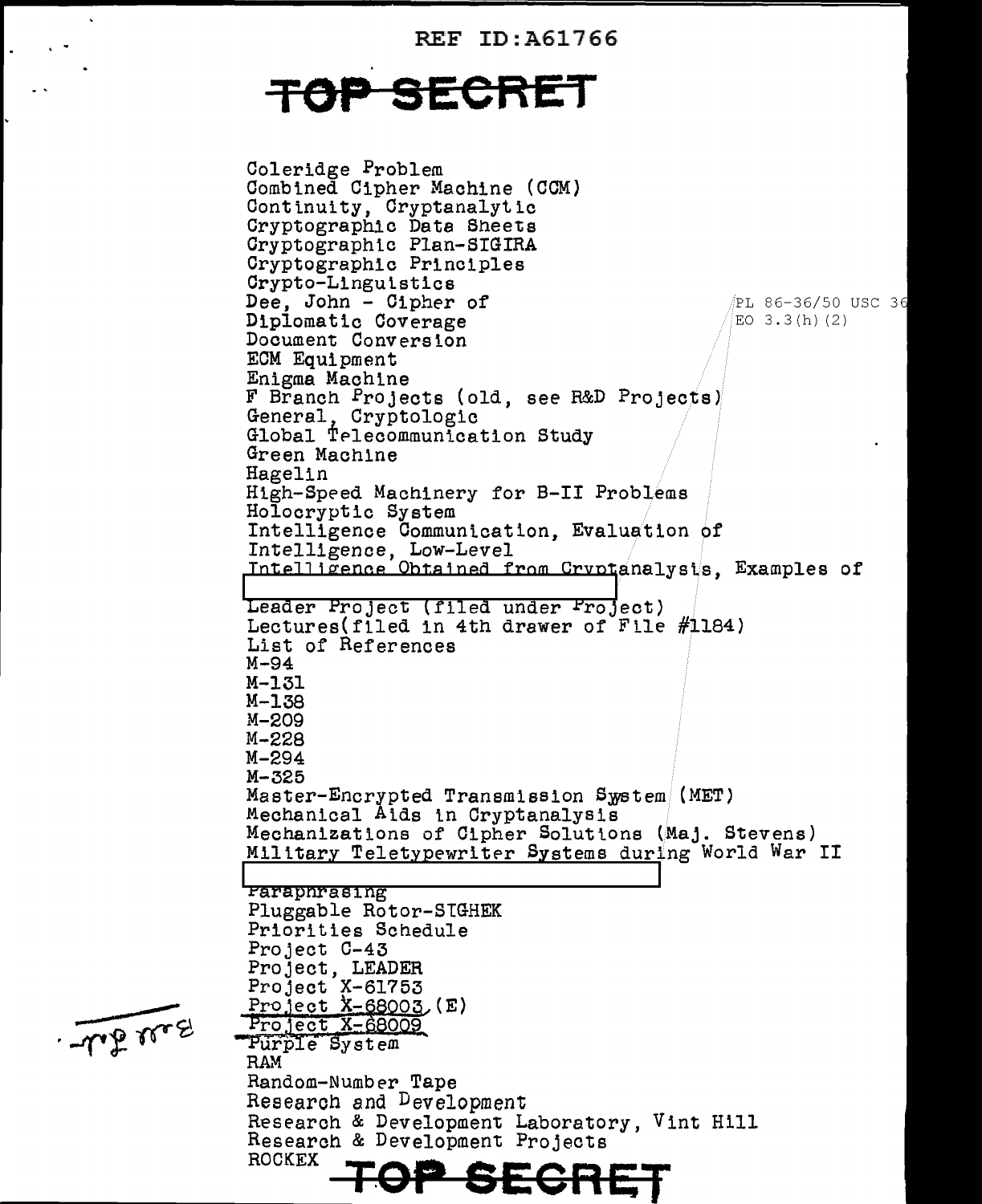**REF ID: A61766** 

### OP SECRET

Security Evaluation Security, Classification, Declassification<br>Security, Compromises, Violations<br>Security, General Security Regulations Security Regulations, ULTRA SIGIRA, See Cryptographic Plan<br>SIGABA (IBM Codatype) **SIGABA** SIGCUM Signal Intelligence, Appreciation of<br>Signal Intelligence, Use and Value of **SIGROD** SIGSALY **SIGTOT** Spanish Text of Cryptogram Pubmitted by Central Intelligence Group Systems Survey iechnical Papers on Cryptology-Brochures Technical Papers submitted by AS-26C, 72A TICOM, General **Extrip Overseas-W. F. Friedman** Wadsworth, Decius - Cipher Device Wheatstone Cipher Device, A Method of Solution

#### 311.23 RADIO

Vlandestine, Radio Communication Cover & Deception Radio, Japanese Radio, General Radiograms, General Radio Intercept Single Call Signs Traffic Analysis

312 CORRESPONDENCE (PERSONAL) 312 Reading Files  $\times$ 312.1 Bearce, H.F. K Denniston-Baudoin  $\swarrow$  Fried, Capt. W. J. WGalland, Joseph S.<br>
X General, Personal<br>
X Mitchel, William \*\* Paulding, J. Kirke<br>\*\* Tiltman, John H.<br>\* Travis, Cmdr, E.W.<br>\* Woodruff, A. Allen

NAV Y <del>JY</del>



P'SECRET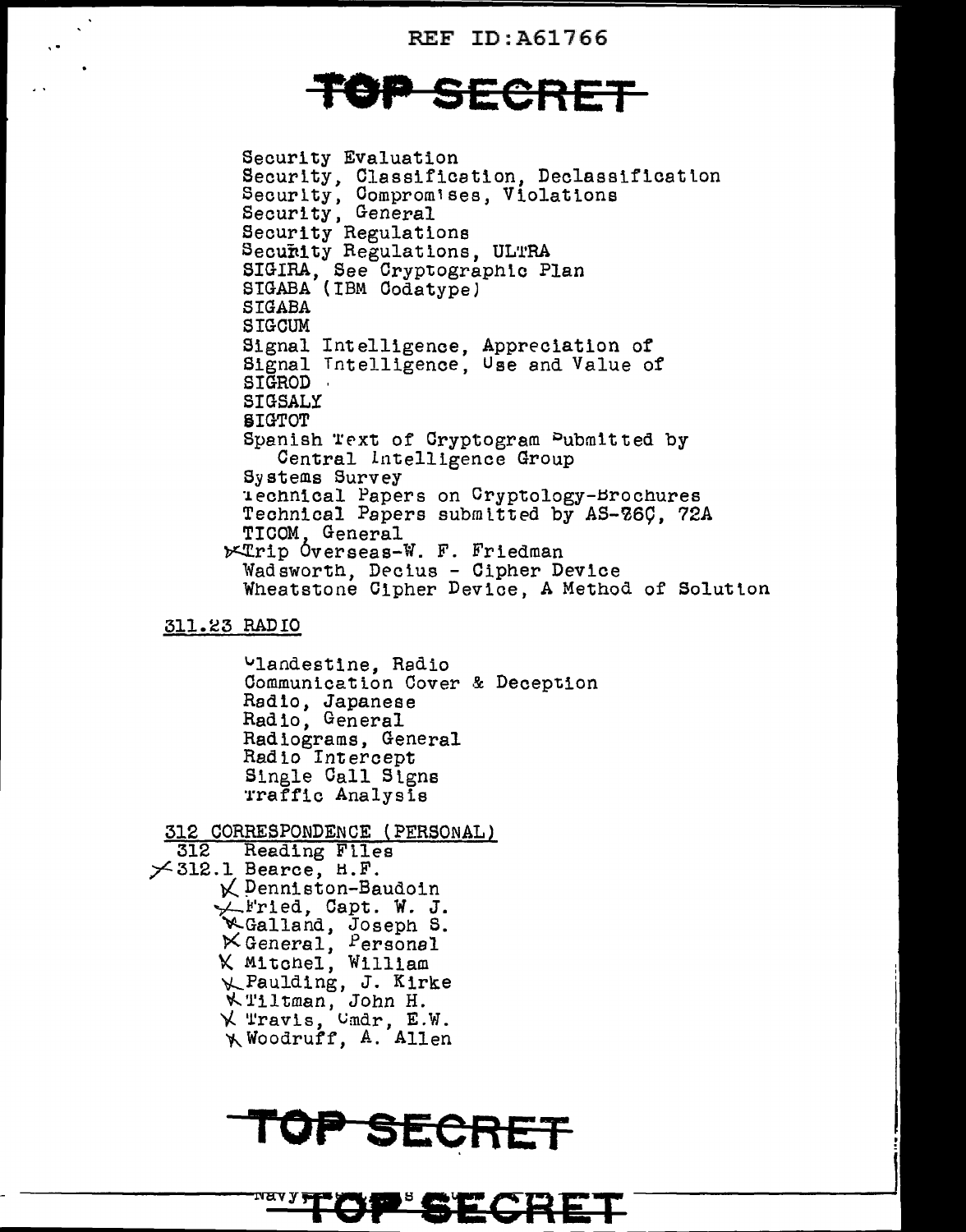**REF ID: A61766** 

#### 314.7 HISTORIES

Histories, General

#### 319.1 REPORTS

A. Branch Annual, CCR Annual Reports Equipment Board Report, War Dept. General, Reports<br>INTERIM Reports 7 LSIC Monthly Status ? Production Trends Semi-Monthly Reports, CCR U. S. Monthly Status 3.

#### 321 ORGANIZATIONS

Arlington Hall Station Army Air Forces Army Ground Forces ASA Expansion (SSA) ASA, Office of CCR, Org. ASA Organization Centralized Control of Signal Intelligence (Theaters of Operation) Historical Unit Intelligence Div., GSUSA Organization, General **CONSIDO** Second Signal Service Battalion Signal Corps Doctrine on Signal Communication Signal Intelligence School  $S_{\text{pecl}}$   $B_{\text{r}}$  anch,  $G-2$ State of Readiness, ASA War Dept. Message Center

#### 334 COMMITTEES, POARDS, GROUPS

**ANCRECC** Central Intelligence Group Uentralized Research Group Civilian Awards and Suggestion Committees Civilian Employment Board Combined Signal Intelligence Control Analysis Cryptographic Security in Government Agency (ADHOC) General, Committees Japanese Army Coordinating Committee Joint A-N Communication Intelligence Operations Library Committee, ASA National Intelligence Authority Group Navy ίS,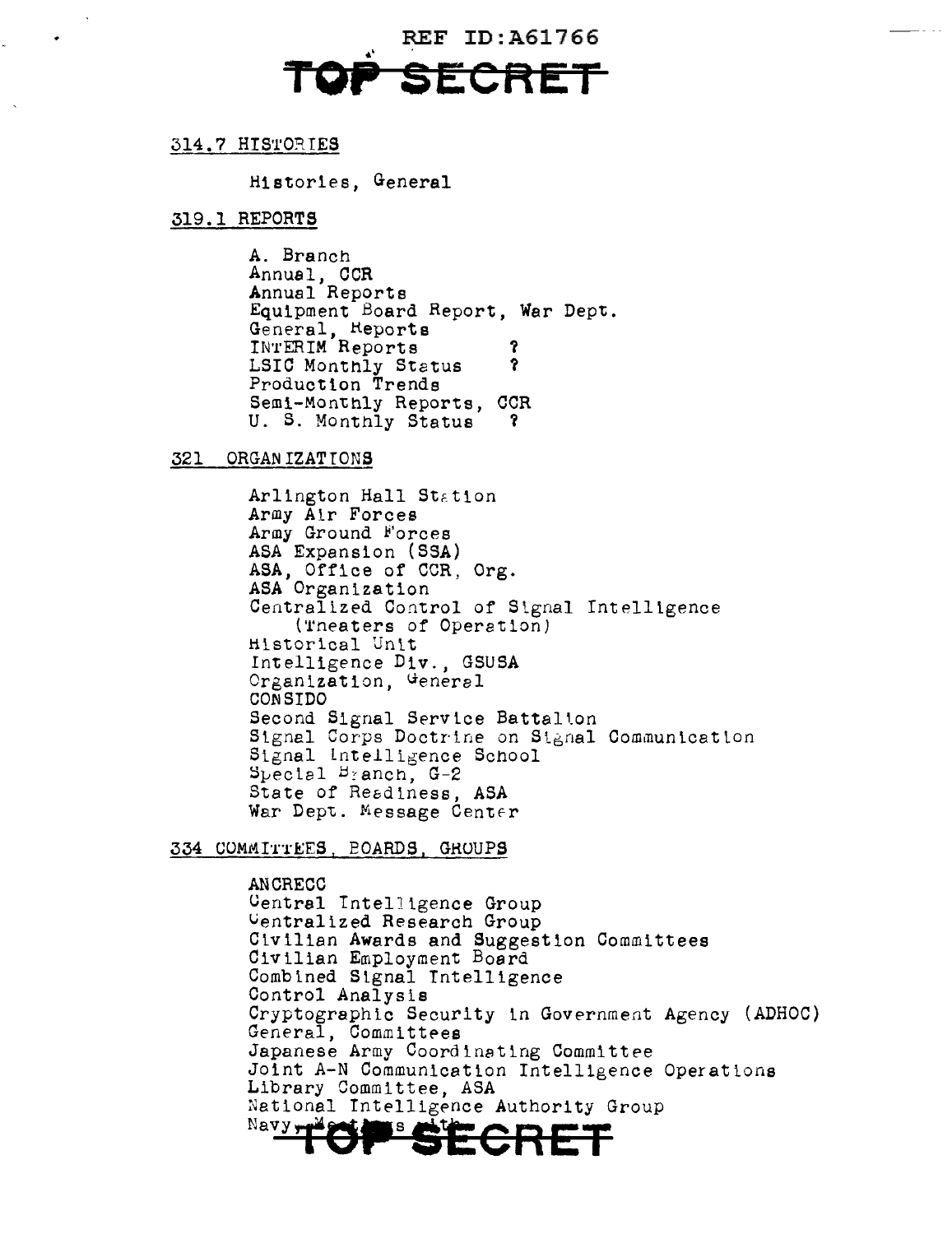REF ID: A61766



334 Nomenclature Committee Operating Services Executive Committee Operational Survey Bd Personnel Control Committee Rotation Plan Technical Committee, ASA Terminology Committee Terminology Com., Misc TICOM Committee USCIB USCRAD

#### 337 CONFERENCES

•

2nd Japanese Army Conference (Documents) 2nd Japanese Army Conference (General)

#### 352 TRAINING

ASA Officers, Advance Course ASA Officers, Basic Course ASA Officers, General ASA Officers, General, AS-80 Outline of course Russian Course Streamlined Course, Russian Traffic Analysis, Training Training, General Training Management, ASA Course in Vint Hill Farms Station, Training

#### 370.26 ARMY-NAVY RELATIONS

Army-Navy Collaboration Army-Navy Liaison Reports Army-Navy Merger Army-Navy helations

#### 371 THEATERS OF OPERATIONS

Central Pacific Area China-Burma-India ETOUSA General Italy (Plan B-I) Mediterranean North Africa Pacific